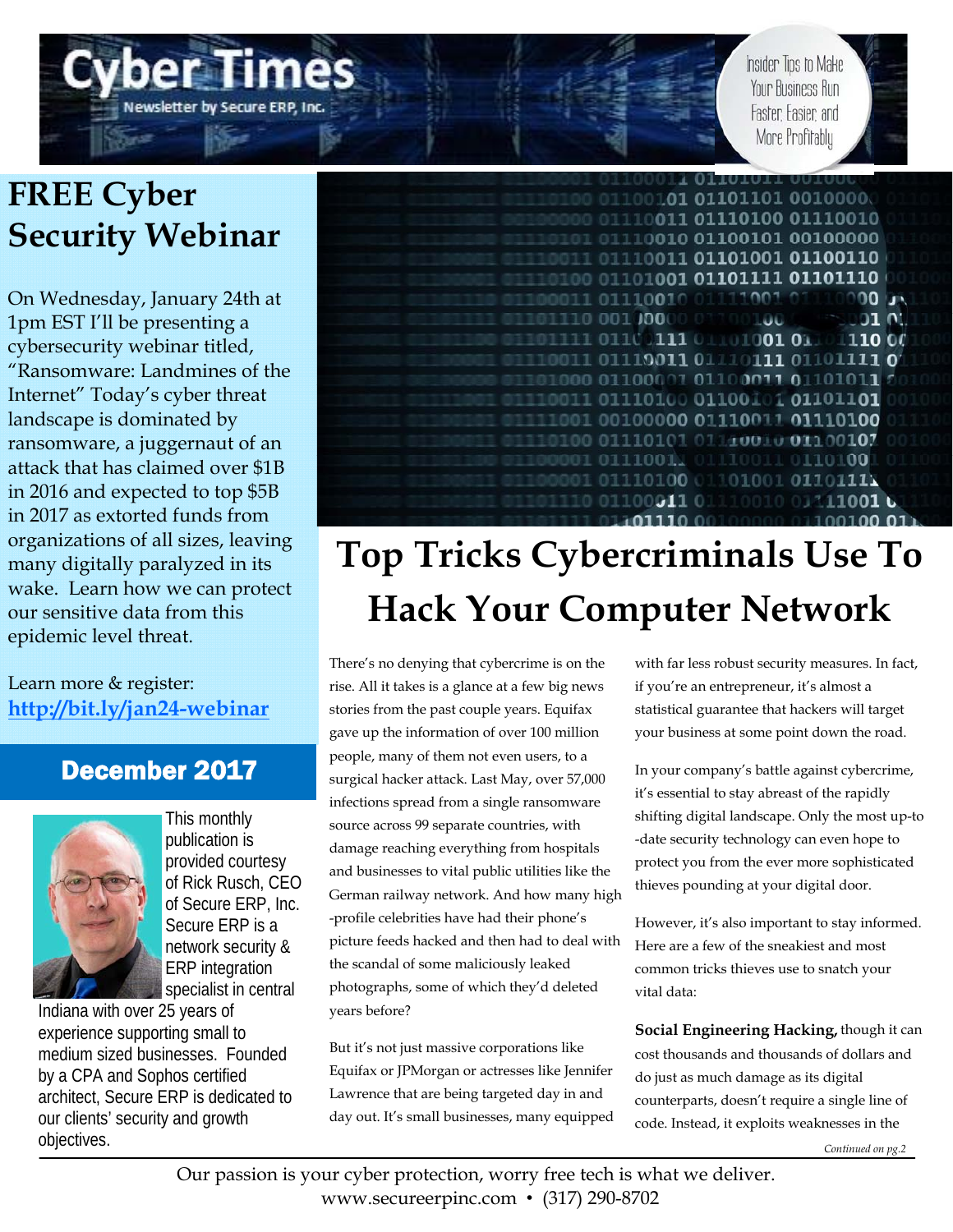*Continued from pg.1* 

"human network" of a business. For example, skilled scammers can call your business's cellphone provider, posing as the CEO's spouse, and convince the customer service rep to hand over passwords, Social Security numbers and sensitive personal information. Many IT departments are susceptible to this same scam.

Often, social engineering is used to gather information that will later be used for a different strategy. Such as …

**E-mail Phishing,** which hijacks (or fabricates) an e-mail account with trusted authority and sends users an e-mail requesting they click a particular link. Maybe the e-mail looks like it's from the service department of your company's time-tracking software, seeking to remedy an error. But when the link is clicked, ransomware or other malware spreads like wildfire through the system, and the user is at the mercy of the hackers. Usually, this is used to extort exorbitant sums of money from small businesses or individuals. Symantec reports that just last year, over 7,000 businesses of all sizes fell prey to some form of phishing scam,

**"...if you're an entrepreneur, it's almost a statistical guarantee that hackers will target your business at some point down the road."** 

costing them more than \$740 million in total.

**Brute-Force Password Attacks Or Password Guessing** are just what they sound like. Either a hacker uses a software that, after putting in some data about the target (for example, the name of their dog or their anniversary), runs through potential keys ad infinitum. With sufficient information about the target, it's only a matter of time before the software breaks through.

Or, more often than you might think, hackers can simply guess the password. Infiltrators have common passwords that use real words or common structures memorized and can run through hundreds before giving up.

**Fault Injection** is a different story, usually only used by the most dedicated, sophisticated hackers around the world. Cyber thieves will use a complicated software to scan the source code of their internal software or network, noting every potential weak point in the system. Then, by splicing in strings of code, they can penetrate the system and steal data, inject a virus or cause other digital mischief.

#### **How To Protect Yourself Against These Threats**

As they say, forewarned is forearmed, but it's not enough to keep your eye out for common hacker strategies. As the progress of technology marches on, so do the techniques and software used by hackers, resulting in an infinite number of permutations of ways they can penetrate your system.

The only way to be truly secure is by utilizing bleeding-edge security solutions to ensure you stay ahead of the breakneck developments in hacker technology. With constantly updating software dedicated to security, along with some know-how, you can rest a lot easier knowing your data is safe.

### Help Us Out And We'll Give You A Brand-New Kindle Fire For Your Trouble



We love having you as a customer and, quite honestly, wish we had more like you! So instead of just wishing, we've decided to hold a special "refer a friend" event during the month of December.

Simply refer any company with 10 or more computers on a network with a server to our office to receive a FREE business continuity assessment (a \$397 value). Once we've completed our initial appointment with your referral, we'll rush YOU a free Kindle Fire of your choice as a thank-you (or donate \$100 to your favorite charity ... your choice!). Simply call us at **(317) 290-8702** or e-mail us at **rrusch.kindle@secureerpinc.com** with your referral's name and contact information for both of you today!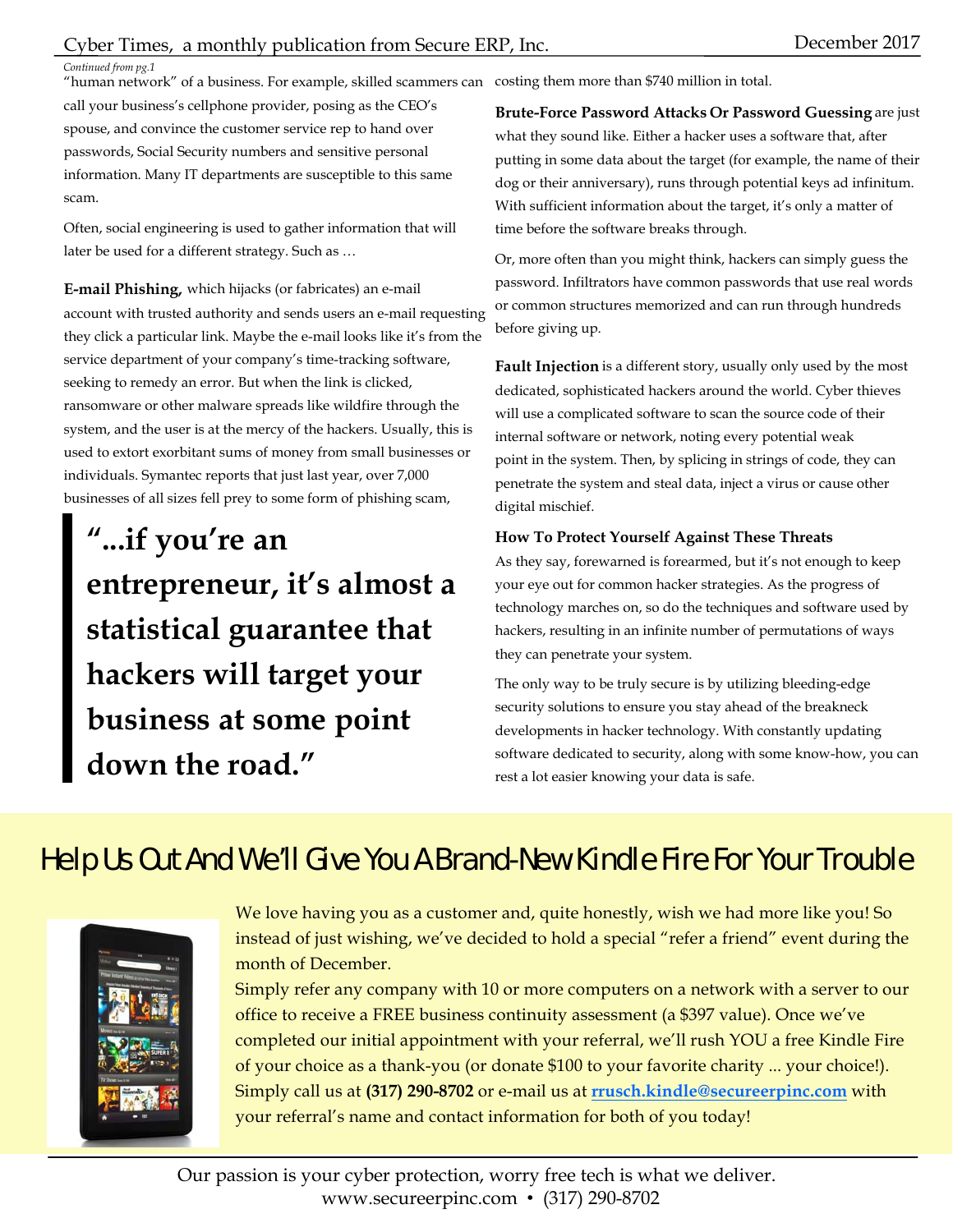### Dreading Your Annual Budget Process?

Still using spreadsheets to cobble together the business intelligence, strategic modeling & predictive analysis you need to plot your business financial course? WHY!? There's a tool that talks to your General Ledger natively in some of the most popular ERP solutions. This integration saves you time, which saves you money and helps you get your year-end analysis and next year's budget done in record time. Bring back being proactive and able to address outside economic changes quickly in your budget forecast. Using Budget Maestro for your BI on past results gives you back the power you've lost to Big Data. Let the Maestro Suite show you what, in my opinion, the Business Intelligence "easy button" looks like.



### Learn more: **http://bit.ly/maestro-suite**

Watch recorded demos: **http://bit.ly/seibudget** or call our office at **(317)290-8702** 

# **3 Strategies For Dealing With Problematic Team Members**

*You may have heard this common quote in business before: "If you can't change the people, change the people."* 

*As a business coach, I'm accustomed to helping leaders and executives work through all sorts of issues. And the ones dealing with specific team members are the most common. Often, I find that even though a person may be causing specific challenges, managers want to avoid looking at the re-*

*sponsible party directly. But it's important to understand that changing the people is a necessary act for any successful organization. After all, while training can improve performance, it's difficult to change attitudes.* 

*Below are three tips to improve the talent management and procurement process to train fruitful, challenge-free team members who will grow into leaders.* 

### **1 Avoid Stray Dogs**<br>If you've ever hired an If you've ever hired any team members who turned into poorly performing players (and who hasn't?), your first step should be to rethink your criteria.

"Stray dogs" are those hires who don't fit much of an organization's criteria but end up getting picked anyway. To set up your talent management processes the right way, develop a process of ensuring candidates meet your criteria and steer clear of those stray dogs.

**2 Trust Your Gut** Leaders are often too focused on the details in a resume and let that override

their gut feelings. It might seem like a smart decision to rely on facts and figures that a candidate presents, but you can't fully know the circumstances surrounding those victories. Sometimes, it's best to rely on your sense of how a potential hire will perform. If there's any doubt, move on until one feels right.

**3 Triple Your Time**<br>Finding the right peop Finding the right people becomes more difficult when there's a time crunch. To thoroughly vet potential hires, leaders need to start early by devoting a sufficient amount of time to the hiring process. Before getting started, identify efficiencies you can make during the hiring process. Vet candidates *before* you need them, not after.



*As the founder of Petra Coach, Andy Bailey can cut through organizational B.S. faster than a hot knife through butter, showing organizations the logjams thwarting their success, and coaching them past the excuses we all use to avoid doing what needs to be done. Andy learned how to build great organizations by building a great business, which he started in college. It then grew into an Inc. 500 multimillion-dollar national company that he successfully sold and exited.*